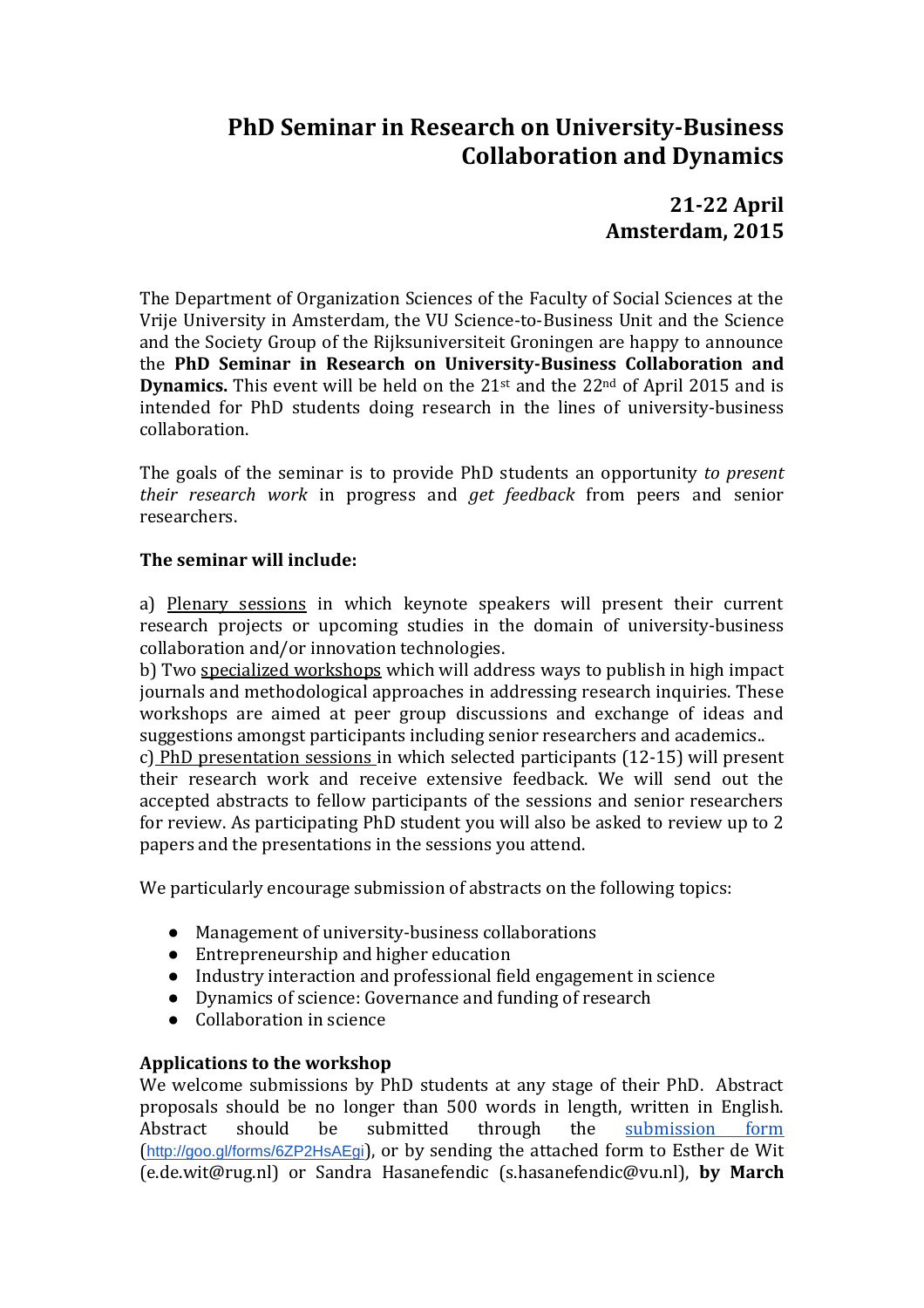**20th**. Notifications acceptance will be provided by March 25th. Participants selected for presentations in PhD sessions should hand in a research paper or work in progress of max. 5000 by April 12th in order to get relevant feedback from senior researchers and fellow students.

### **Preliminary program**

 $Day 1$ 

09.00-09.15-Registration 09.15-09.30-Welcome reception 09.30-10.30-Plenary session 10.30-12.00-Parallel PhD presentation sessions (moderator: to be confirmed) 12.00-13.00-Lunch 13.00-14.30-Parallel PhD presentation sessions (moderator: to be confirmed) 14.30-14.45-Coffee Break 14.45-16.15-Specialized research session "Publishing in high impact journals: Tips, tricks and more to get your work in the scholarly spotlight" 16.15-17.45-Plenary debate

# Day 2

09.00-09.30-Coffee 09.30-11.00-Parallel PhD presentation sessions (moderator: to be confirmed) 11.00-11.15-Coffee Break 11.15-12.45-Specialized research session "Operationalization of research questions: methodological approaches to research inquires" 12.45-13.45-Lunch 13.45-14.45-Plenary Session/Closing

15:45- (optional) Todd Davey's PhD Defense under the title "Exploring the factors influencing the development of entrepreneurship in universities within the context of university-business collaborations "

More information on the program and schedule will be provided after April 10<sup>th</sup>.

# **Fees**

The PhD workshop is free of charge. This includes coffee, tea, lunch and snacks.

# **Credit points**

PhD student participants can obtain 1 EC (European Credit point). The VU Graduate School of Social Sciences will provide participants with a certificate of participation.

# **Venue**

Faculty of Social Sciences, VU University Amsterdam (also see http://www.fsw.vu.nl/en/) Metropolitan building De Buitenvelderstelaan 3